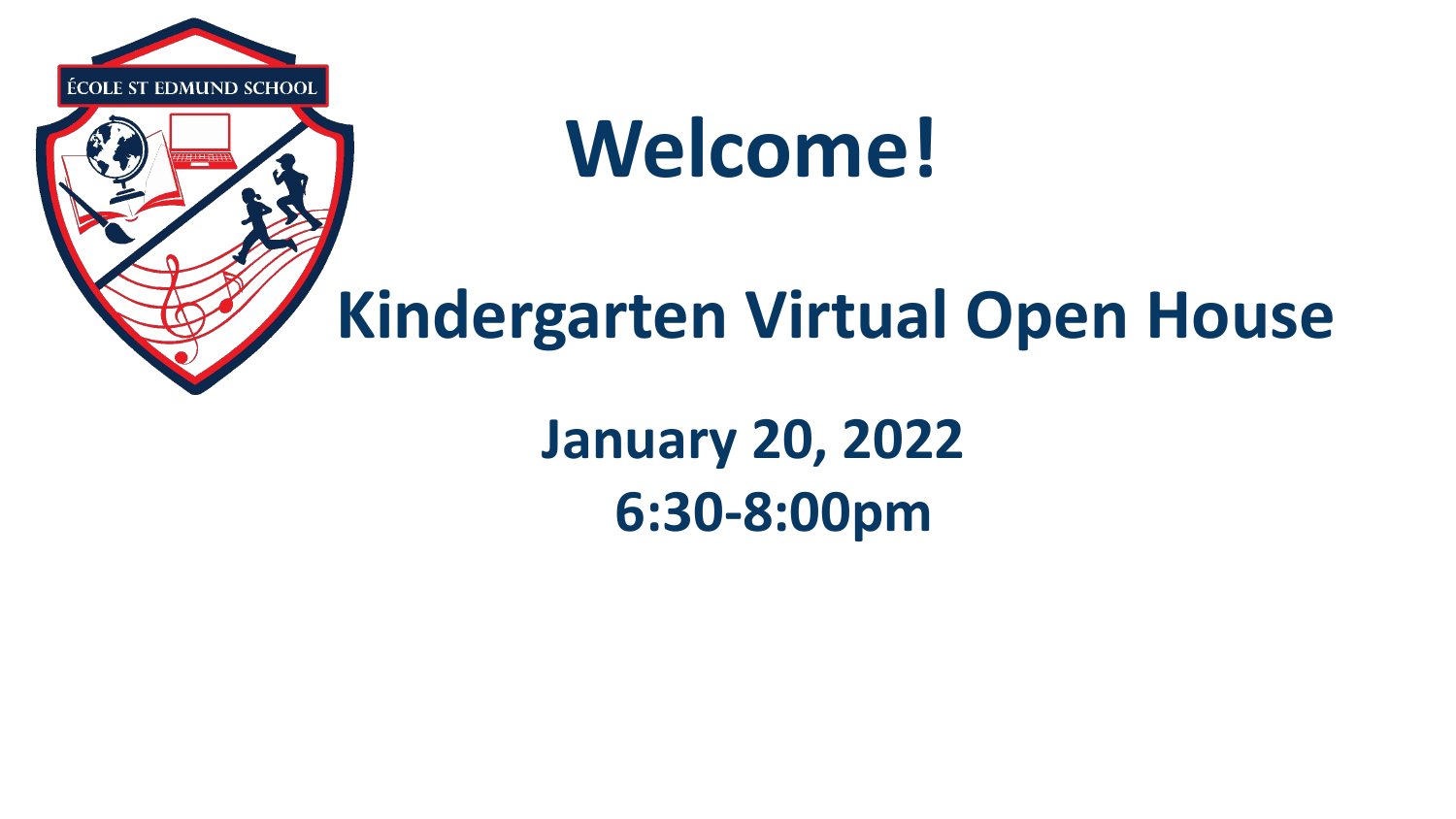

## **Agenda**

- 1. Welcome & Introductions
- 2. Francais Plus Framework
- 3. St. Edmund Kindergarten Bell Schedule
- 4. Dress Code
- 5. St. Edmund School Culture
- 6. Parent Volunteers
- 7. Communication
- 8. School Safety
- 9. Daycare Information
- 10. Registration Information
- **Questions**

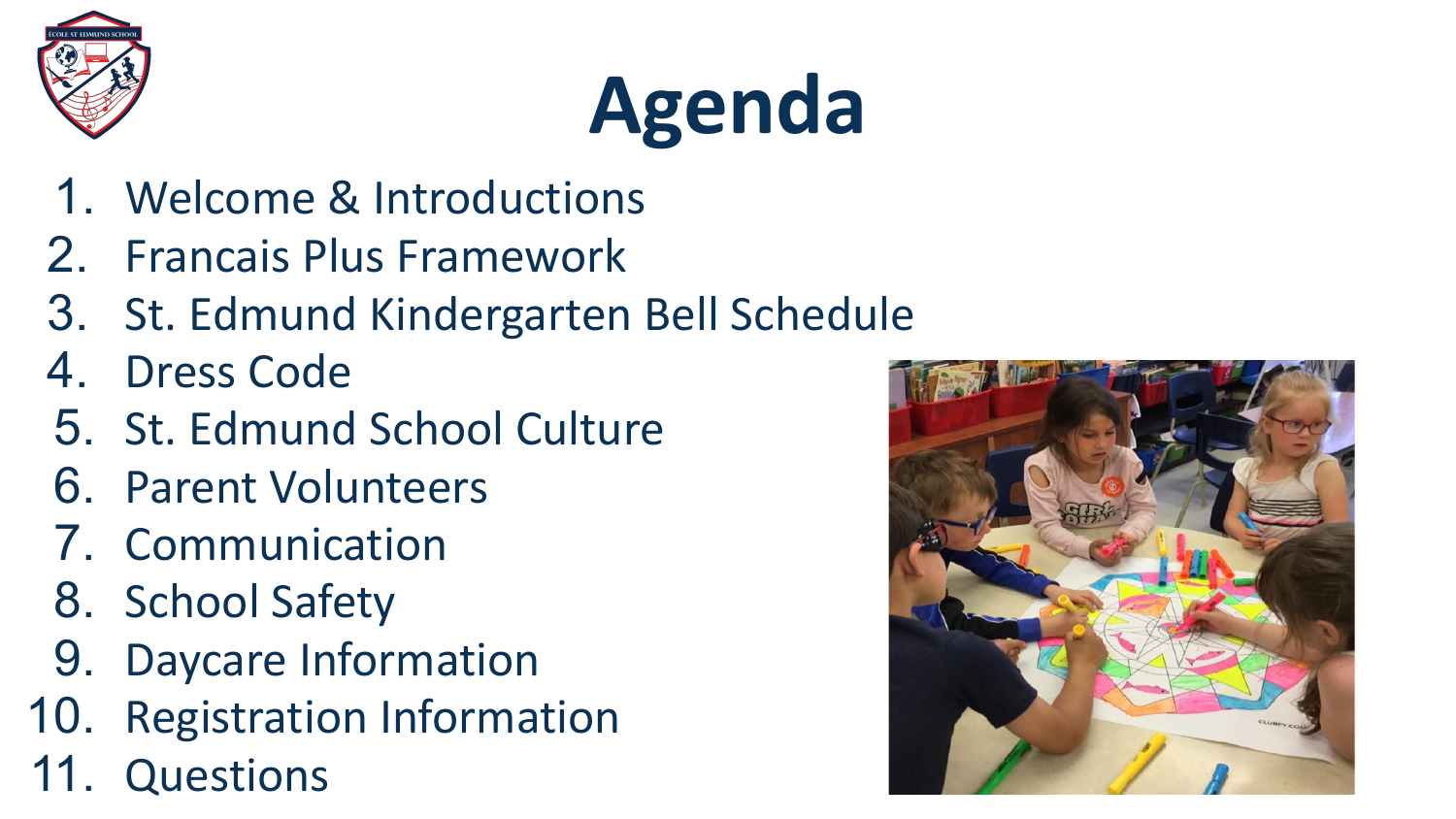

## **Introductions**

#### Principal: Ms. Melissa Hunter

#### Daycare Coordinator: Ms. Cheryl Lynn Hamilton

Secretary: Ms. Jenna Seguin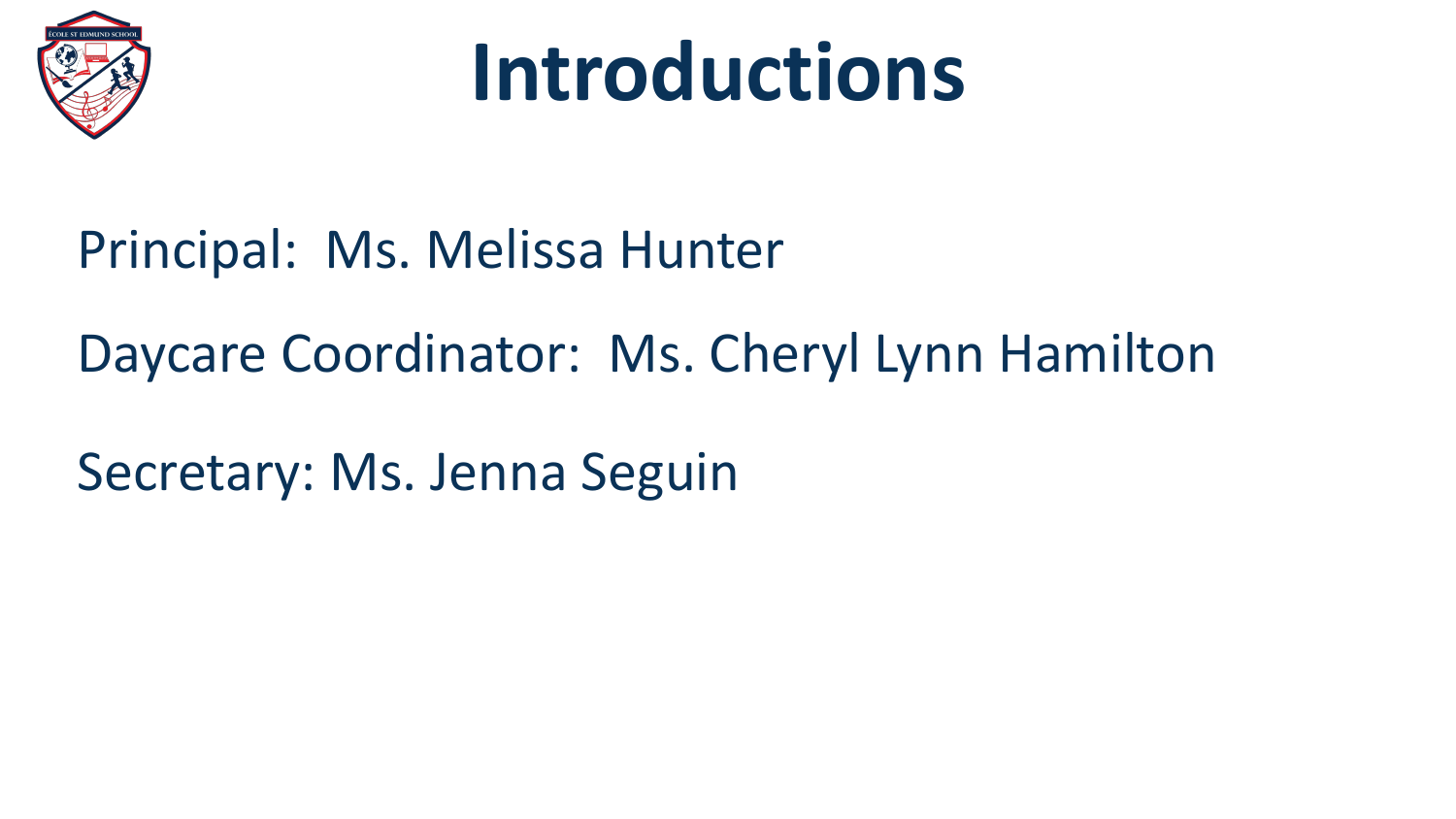

## **Francais Plus School**

- Intensive French language instruction in Cycle 1&2.
- Gradual Increase in percentage of English Instruction by Cycle 3.
- Designed to produce fully bilingual students, who demonstrate a superior level of French by the time students reach secondary school.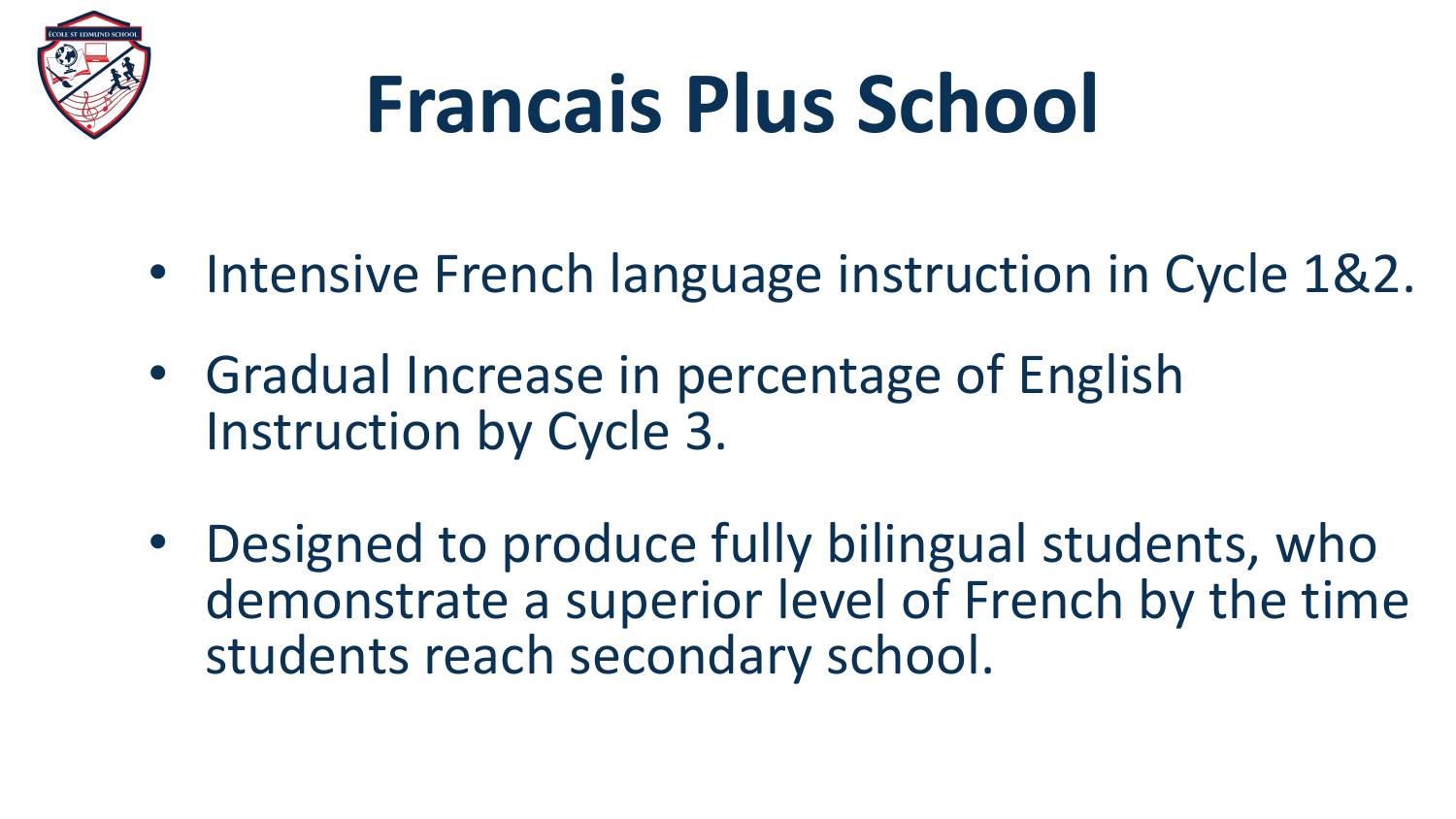

#### **SUBJECT TIME ALLOCATION**

|                                                                      |                                                  |          | <b>FRANCAIS PLUS MODEL</b>                      |           |  |
|----------------------------------------------------------------------|--------------------------------------------------|----------|-------------------------------------------------|-----------|--|
| on scolaire<br>arson                                                 |                                                  |          |                                                 |           |  |
| Cycles &<br>Grade<br>Levels                                          | <b>Suggested Time Allocation</b>                 |          | <b>Suggested Time Allocation</b>                |           |  |
|                                                                      | <b>ENGLISH COMPONENT</b><br>(Instructional Time) |          | <b>FRENCH COMPONENT</b><br>(Instructional Time) |           |  |
| Cycle 1<br>Grades 1 & 2<br>$English =$<br>18%<br>$(270 \text{ min})$ | Specialist Time = 270 min.                       |          | Teacher Workload = 1230 min.                    |           |  |
|                                                                      | Phys. Ed.                                        | 120      | Français                                        | 570       |  |
|                                                                      | ERC                                              | 60       | Math                                            | 420       |  |
|                                                                      | Arts (1 of 2)                                    | 60       | Science & Tech                                  | 90        |  |
|                                                                      | <b>Unalloted Time</b>                            | 30       | <b>Univers Social</b>                           | 90        |  |
| French = $82%$<br>$(1230 \text{ min})$                               | Total:                                           | 270 min. | Arts (1 of 2)                                   | 60        |  |
|                                                                      |                                                  |          | Total:                                          | 1230 min. |  |
| Cycle 2<br>Grades 3 & 4                                              | Specialist Time = 270 min.                       |          | Teacher Workload = 1230 min.                    |           |  |
|                                                                      | Phys. Ed.                                        | 120      | Français                                        | 540       |  |
|                                                                      | <b>ELA</b>                                       | 90       | Math                                            | 390       |  |
| $English =$<br>18%                                                   | Arts (1 of 2)                                    | 60       | Science & Tech                                  | 90        |  |
| $(270 \text{ min})$                                                  | Total:                                           | 270 min. | <b>Univers Social</b>                           | 90        |  |
| $French =$                                                           |                                                  |          | <b>ERC</b>                                      | 60        |  |
| 82%%<br>$(1230 \text{ min})$                                         |                                                  |          | Arts                                            | 60        |  |
|                                                                      |                                                  |          | Total:                                          | 1230 min. |  |
|                                                                      | Teacher Workload = 615 min.                      |          | Teacher Workload = 615 min.                     |           |  |
| Cycle 3<br>Grades 5 & 6                                              | English                                          | 255      | Français                                        | 375       |  |
|                                                                      | Math                                             | 300      | <b>Univers Social</b>                           | 90        |  |
| $English =$                                                          | <b>ERC</b>                                       | 60       | Science & Tech                                  | 90        |  |
| 53%<br>$(795 \text{ min})$                                           | Specialist Time = 180 min.                       |          | Arts (1 of 2)                                   | 60        |  |
|                                                                      | 120<br>Phys. Ed.                                 |          | Specialist Time = 90 min.                       |           |  |
| French = $47%$<br>$(705 \text{ min})$                                | Arts (1 of 2)                                    | 60       | <b>Unalloted Time</b>                           | 90        |  |
|                                                                      | Total:                                           | 795 min. | Total:                                          | 705 min.  |  |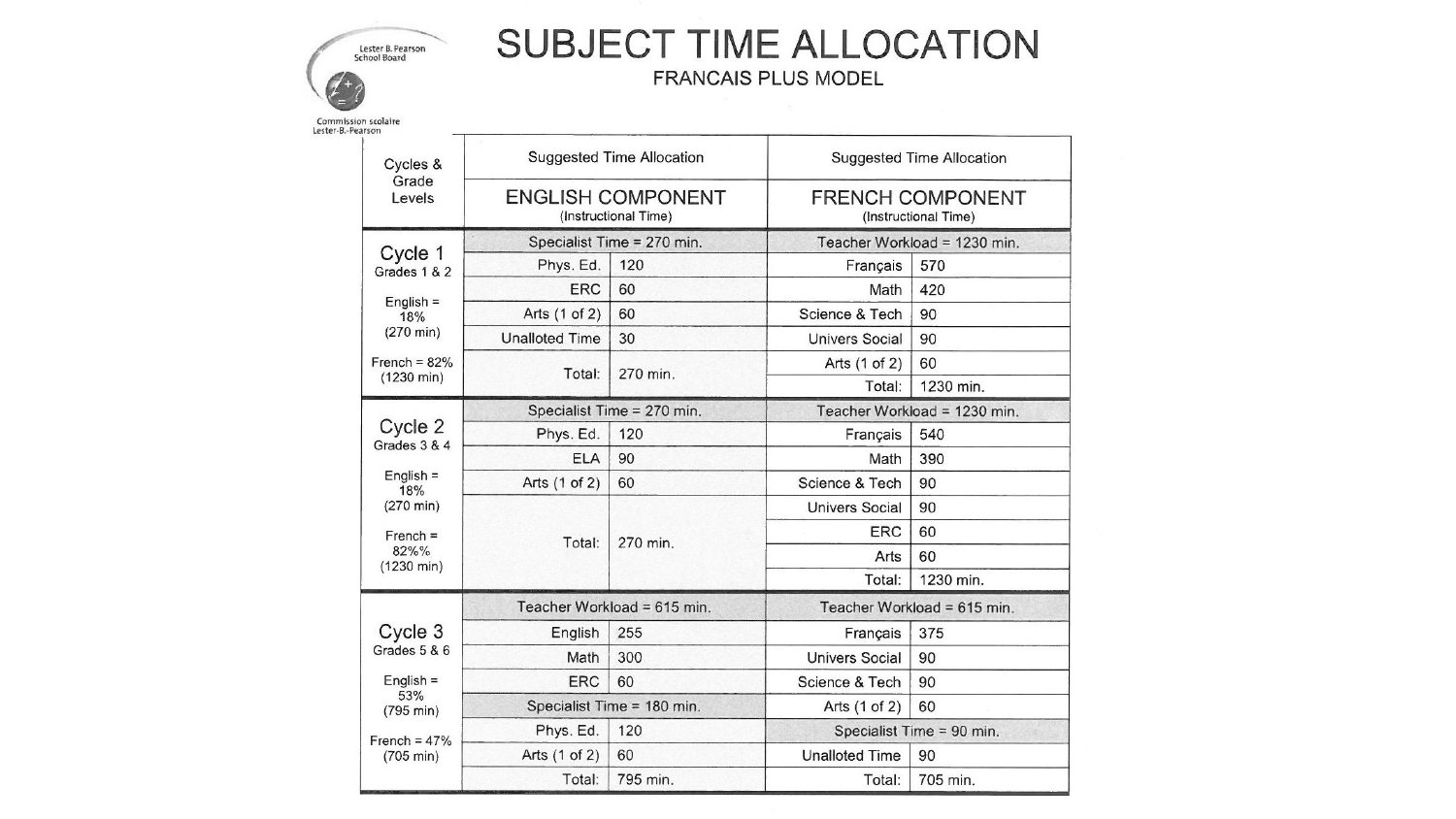#### **St. Edmund Kindergarten Bell Schedule**

| <b>Time</b> | <b>Monday</b>                                       | <b>Tuesday</b>                                      | Wednesday                                           | <b>Thursday</b>                                     | <b>Friday</b>                                       |
|-------------|-----------------------------------------------------|-----------------------------------------------------|-----------------------------------------------------|-----------------------------------------------------|-----------------------------------------------------|
| 7:50-8:00   | <b>ENTRY</b>                                        | <b>ENTRY</b>                                        | <b>ENTRY</b>                                        | <b>ENTRY</b>                                        | <b>ENTRY</b>                                        |
| 8:00-10:00  |                                                     |                                                     |                                                     |                                                     |                                                     |
| 10:00-10:20 | <b>RECESS</b>                                       | <b>RECESS</b>                                       | <b>RECSS</b>                                        | <b>RECESS</b>                                       | <b>RECESS</b>                                       |
| 10:20-11:20 |                                                     |                                                     |                                                     |                                                     |                                                     |
| 11:20-12:30 | <b>LUNCH</b><br>11:20-11:50 Play<br>12:00-12:30 Eat | <b>LUNCH</b><br>11:20-11:50 Play<br>12:00-12:30 Eat | <b>LUNCH</b><br>11:20-11:50 Play<br>12:00-12:30 Eat | <b>LUNCH</b><br>11:20-11:50 Play<br>12:00-12:30 Eat | <b>LUNCH</b><br>11:20-11:50 Play<br>12:00-12:30 Eat |
| 12:30-2:12  |                                                     |                                                     |                                                     |                                                     |                                                     |
| 2:12-2:30   | <b>RECESS</b>                                       | <b>RECESS</b>                                       | <b>RECESS</b>                                       | <b>RECESS</b>                                       | <b>RECESS</b>                                       |
| 2:30-2:40   | <b>DISMISSAL</b>                                    | <b>DISMISSAL</b>                                    | <b>DISMISSAL</b>                                    | <b>DISMISSAL</b>                                    | <b>DISMISSAL</b>                                    |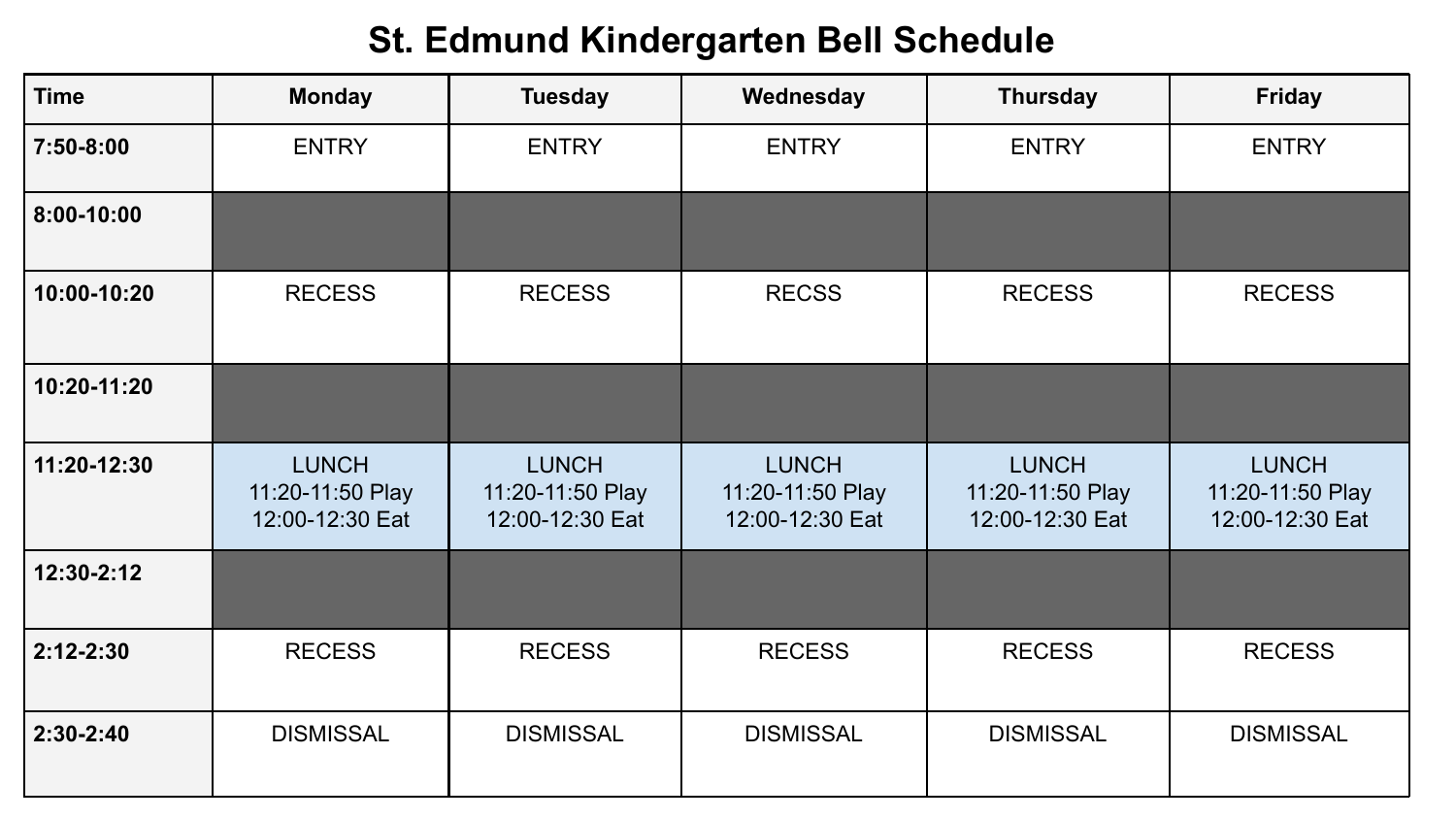



#### **School colors:**

- RED
- NAVY BLUE
- WHITE
- During Phys Ed: Students are asked to wear athletic gear in school colors.

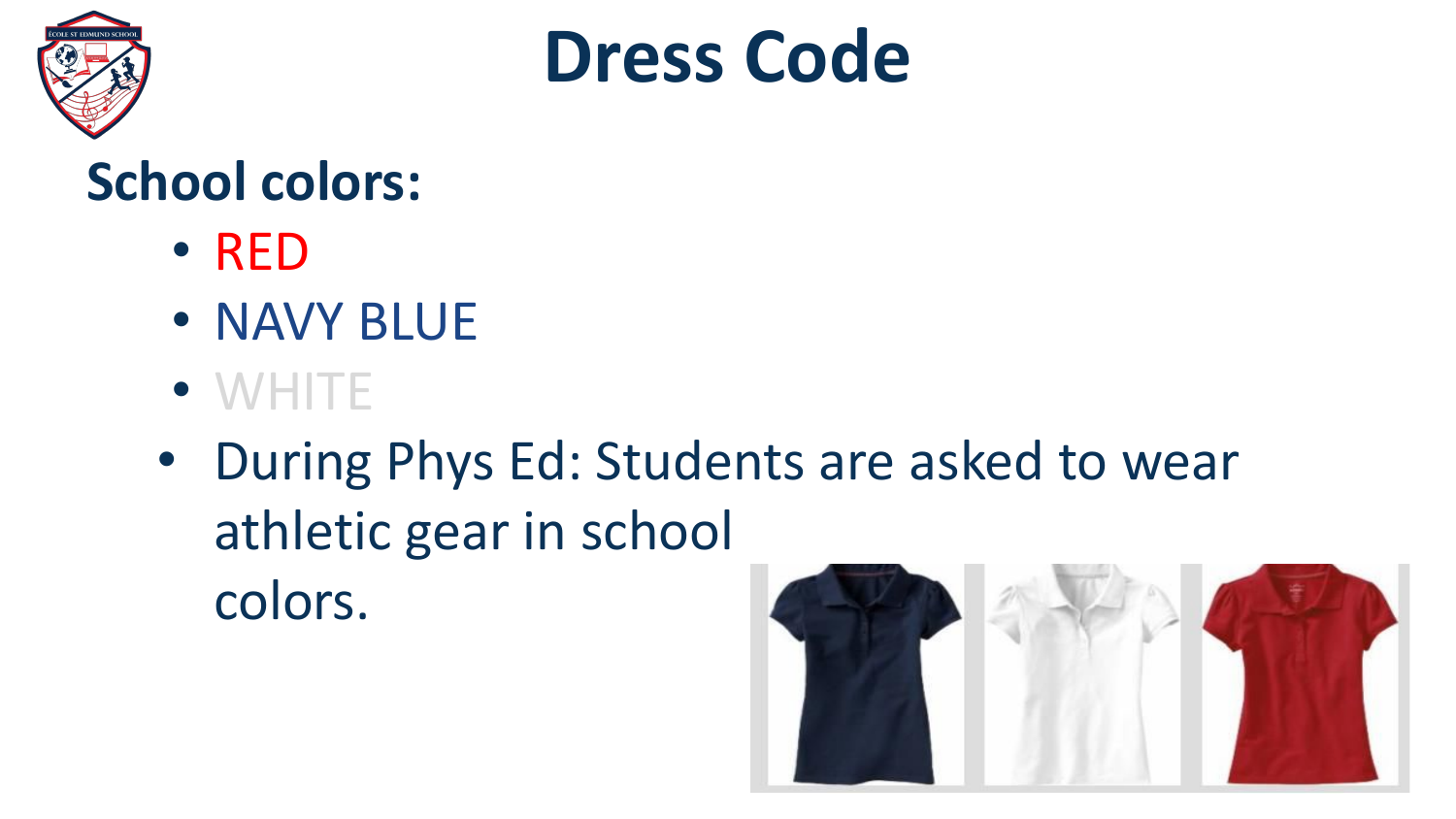

## **St. Edmund School Culture**

- Academics
- Athletics
- Music and the Arts
- Leadership
- Community
- Overall Wellness and Balance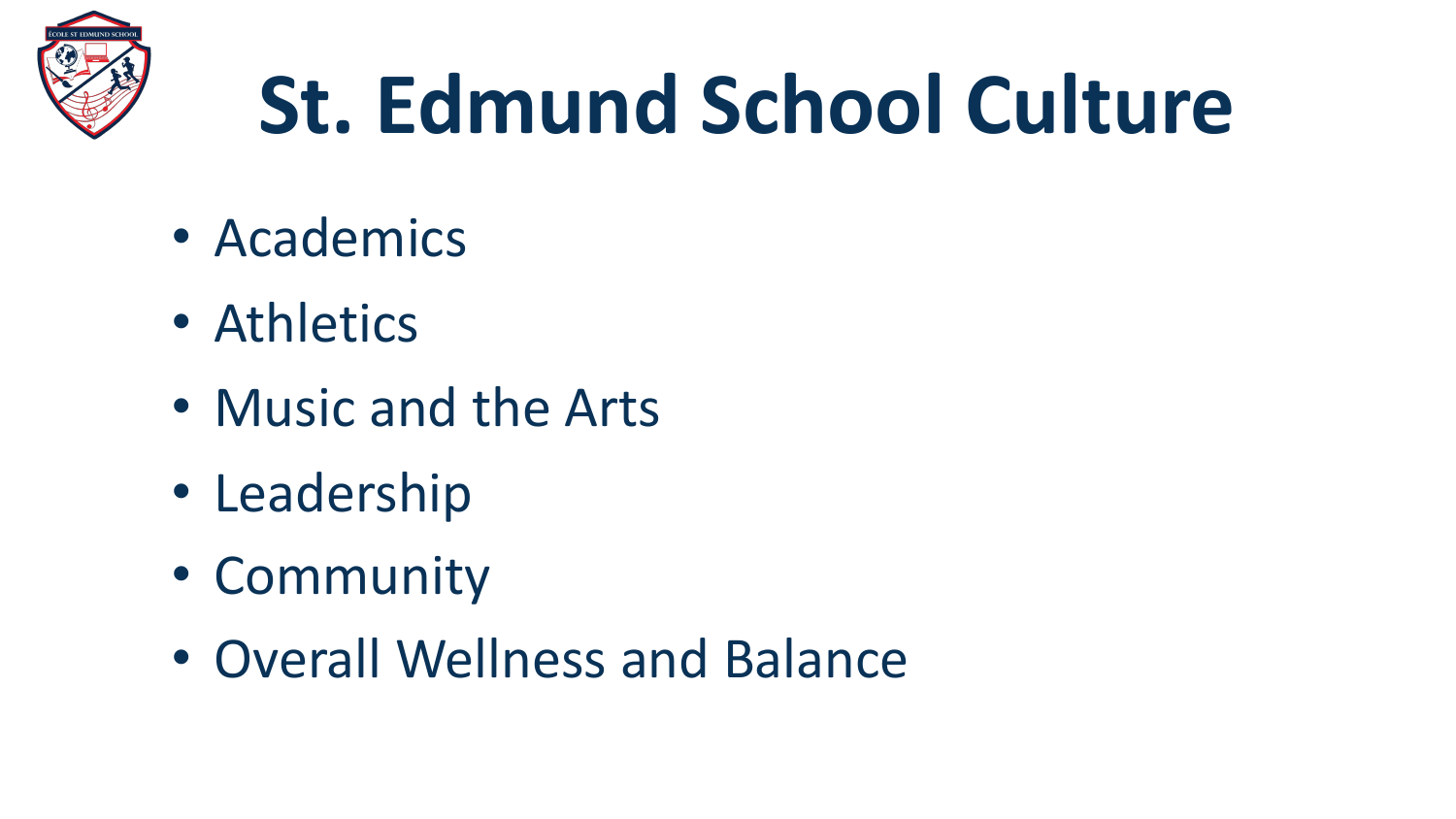

## **St. Edmund School Culture**

- Happy Children
- Children who are Engaged in Activity
- High Energy & Enthusiasm
- A Strong Support Network
- A team Oriented Philosophy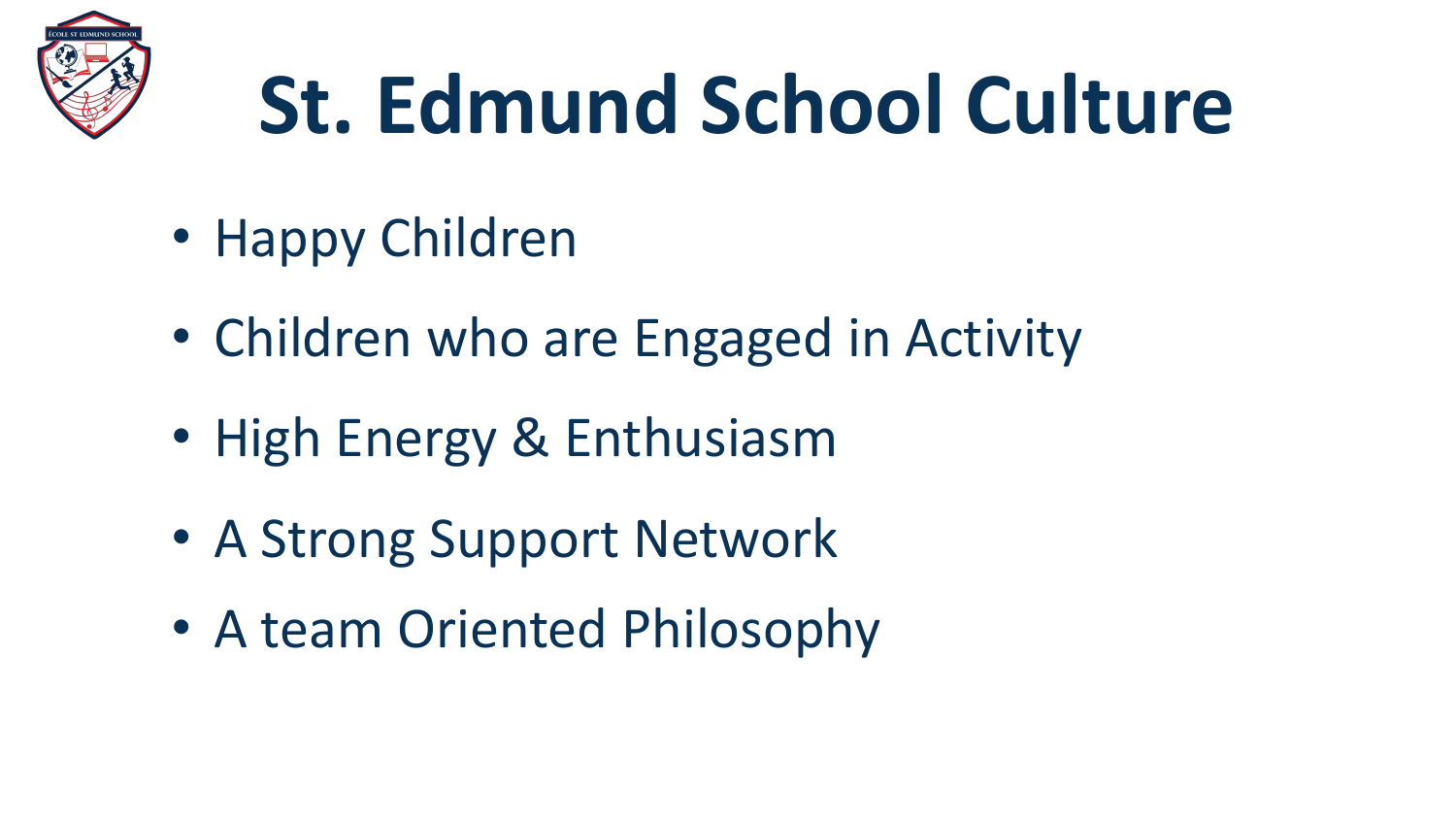

## **Parent Volunteers**

Volunteers are always needed!

- Library
- Special Events
- Home and School
- Governing Board
- Various Committees



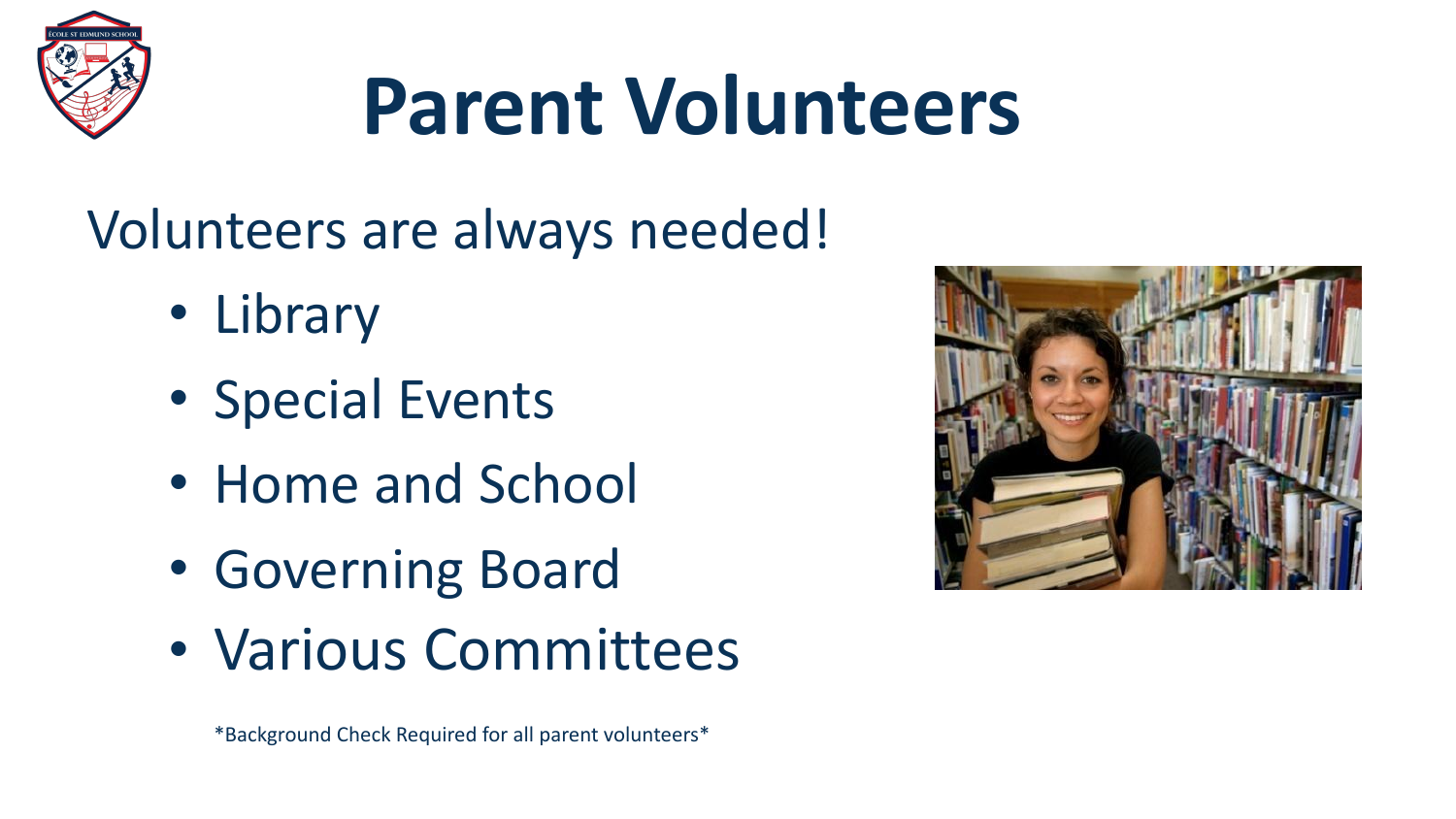

- Web Page <https://stedmund.lbpsb.qc.ca/>
- FaceBook <https://www.facebook.com/stedmundschool/about/>
- Weekly Monday Memo for Parents
- Parent/Teacher Communication
- Communication with Ms. Hunter, Ms.Jenna and Ms. Lynn by email or phone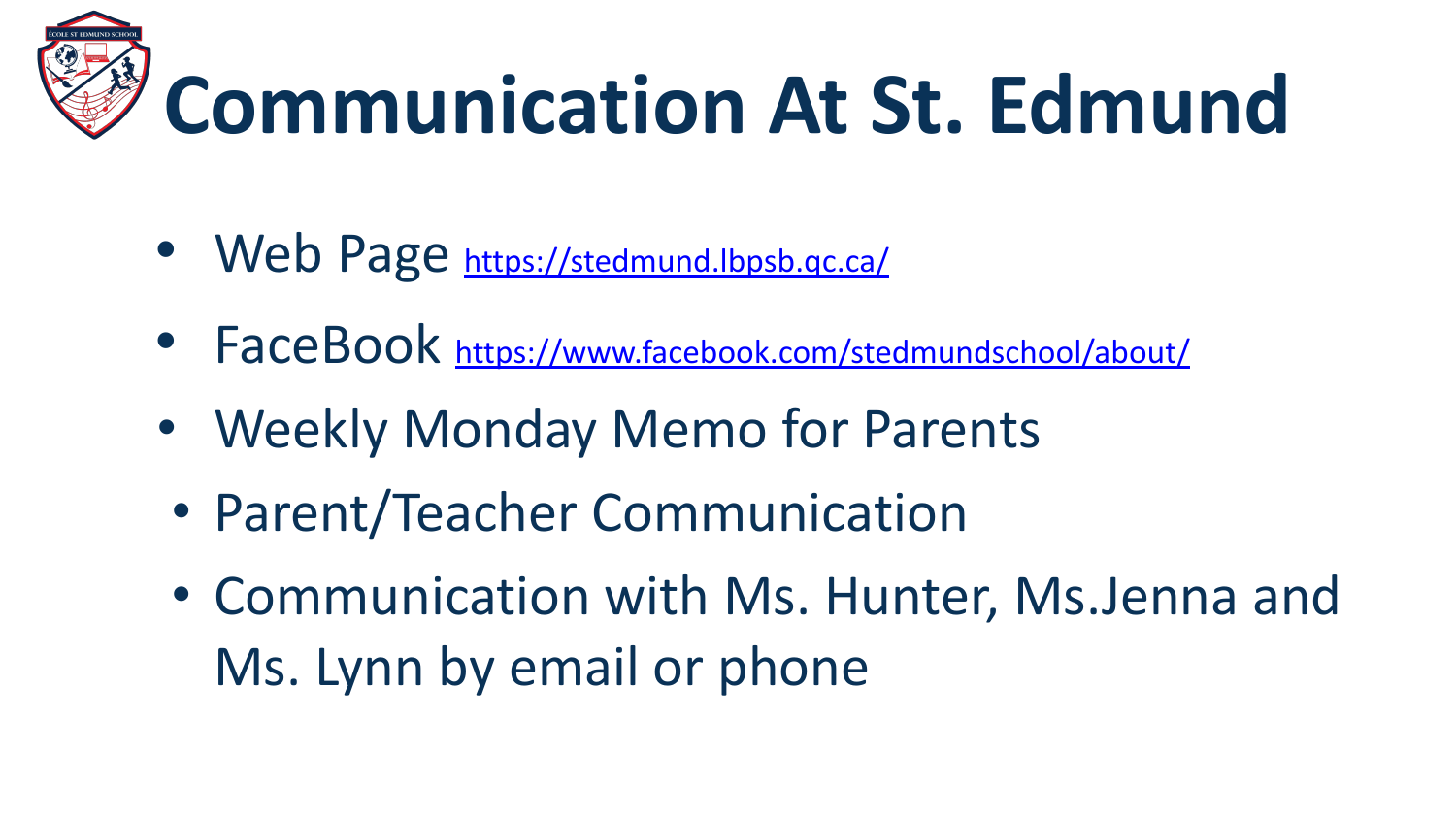

## **School Safety**

#### **Safety Protocol:**

- Emergency Preparedness Plan
- Attendance Procedures: Student Sign-In & Out Daycare Sign-Out
- Visual Verification Before Entry
- Unauthorized Parents are not allowed in the school or school yard area.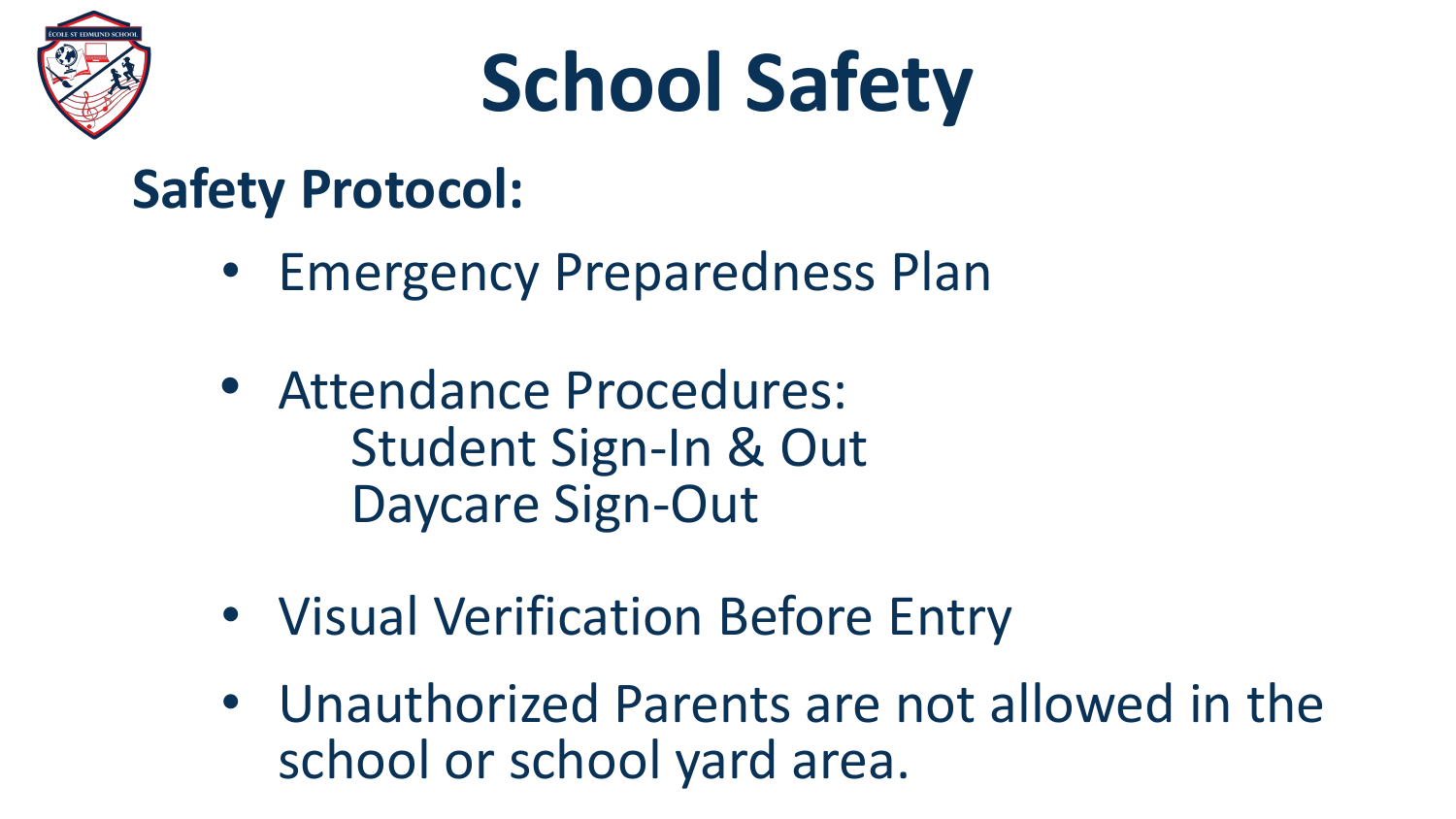

## **School Safety**

### **Safe and Caring School**

- Culture of Kindness & Respect
- Safe, Positive Learning Environment
- Anti-Bullying Anti Violence Plan
- Nut Smart School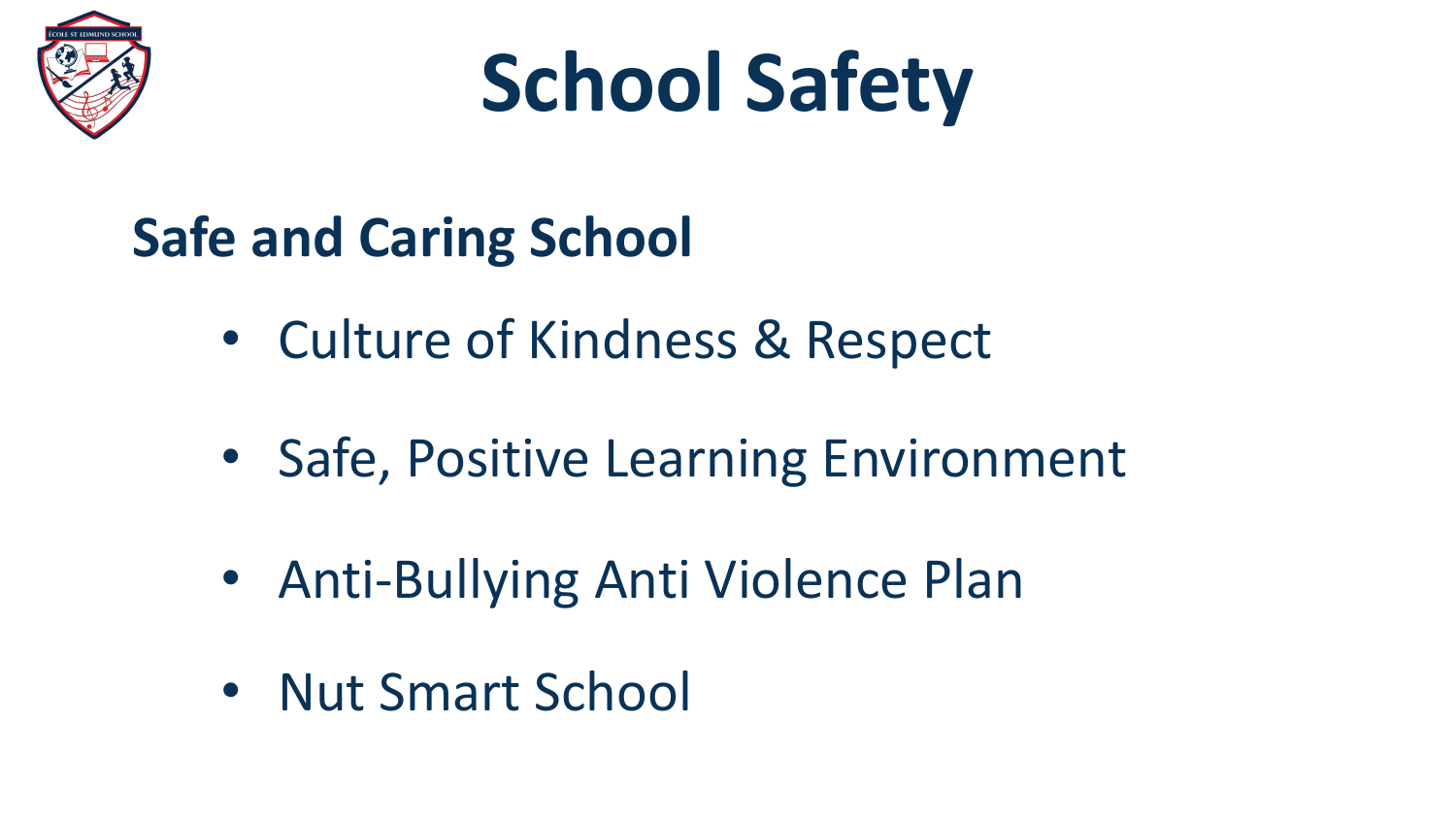

## **Important Daycare Information**

- Hours: 7:00 7:50 Morning Daycare
	- 11:20 12:30 Lunch Program
	- 2:30 6:00 After school Daycare

FEES:  $$8.55$  per day 3, 4 or 5 days per week \$2.25 per day Lunch Program \$14.00 Per day for sporadic daycare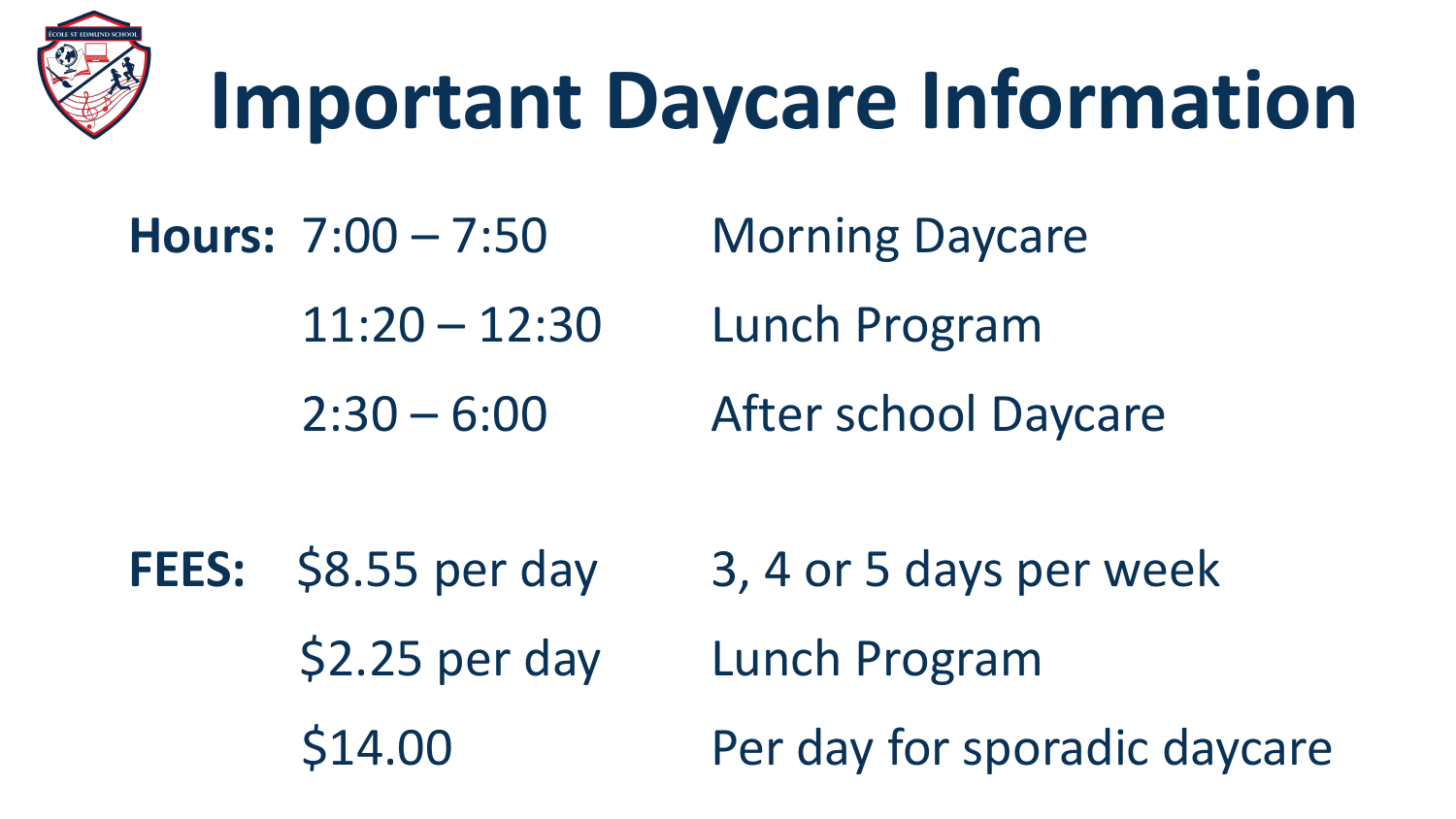

## **Important Daycare Information**

#### **Payment:**

- Invoicing is monthly
- Payment done by online banking

**Registration:**

**Registration for Lunch & Daycare in May** 

#### **Modifications:**

● Please allow 2 weeks notice for any changes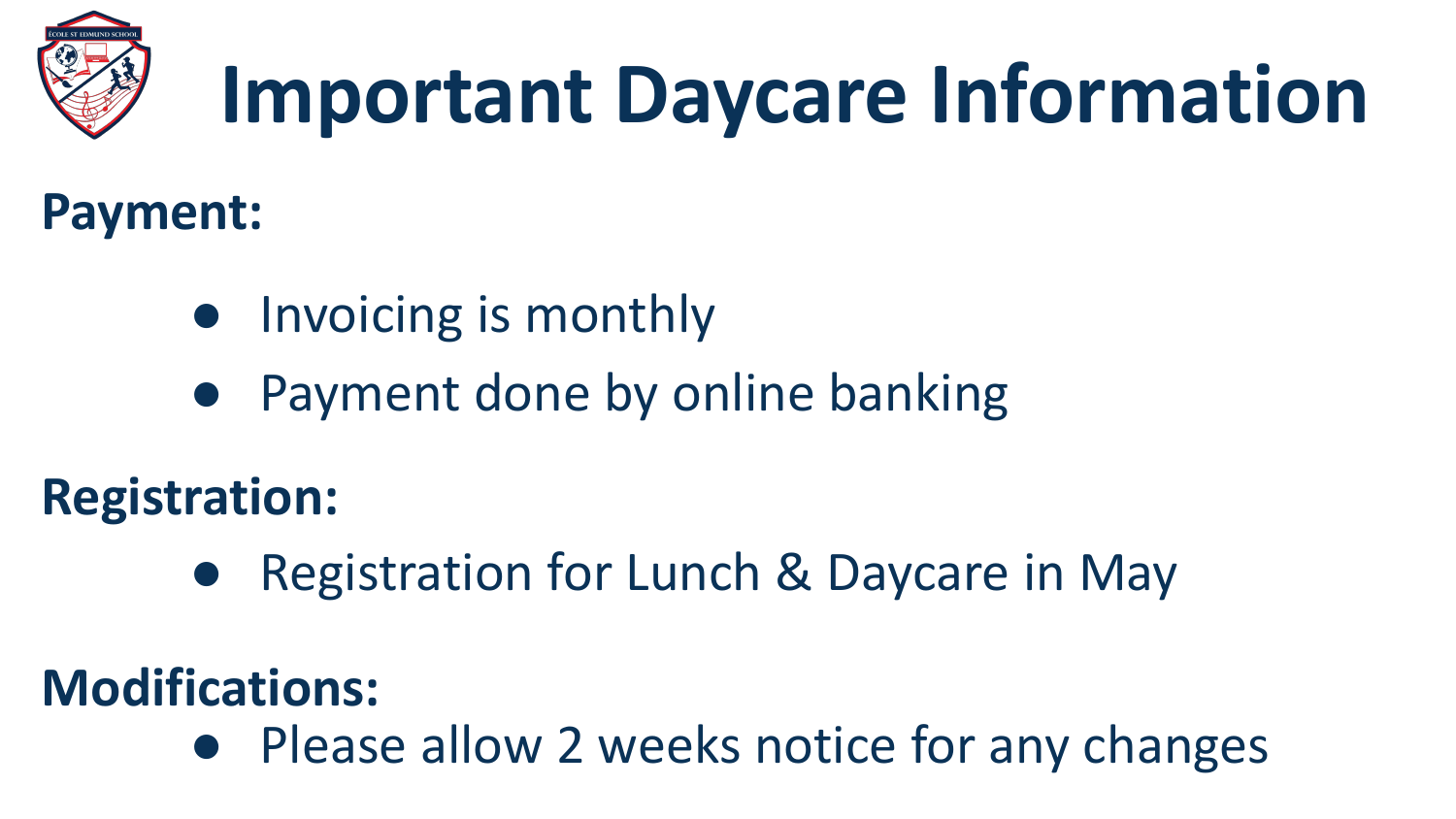

## **PED Days - Daycare**

The daycare is open for all school PED DAYS!

#### **Except**:

- If our school is being used for Elections
- IASS Conference Days (Date TBD)
- **Holidays and the Tuesday after Easter Monday**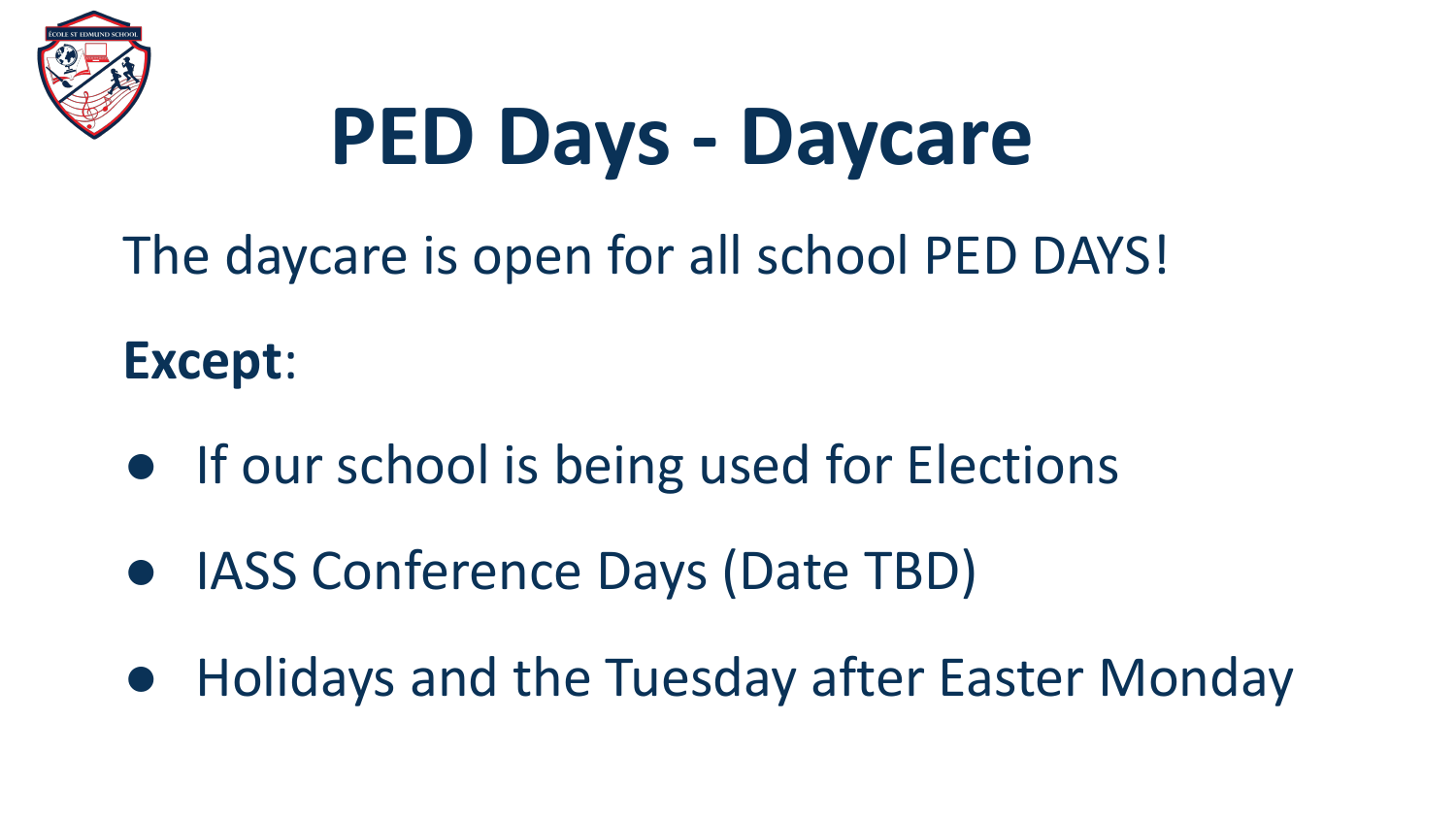

## **Lunch Program - Daycare**

- $\bullet$  \$2.25 per day
- Chartwells Catered Lunch Tuesdays and Thursdays
- Pizza Lunch (Dates TBC- PPO/Home and School)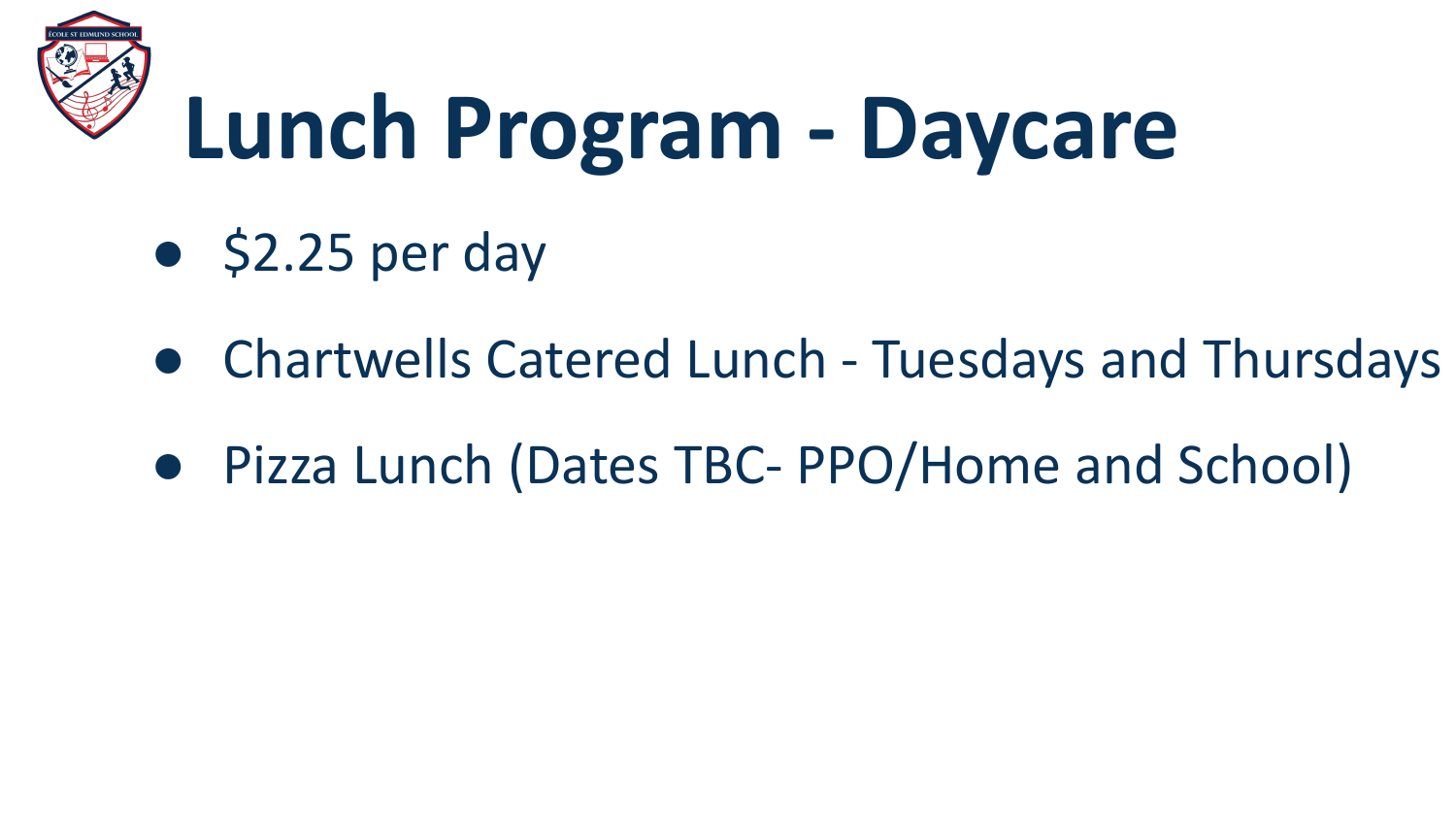

## **In-Zone Registration**

- Monday, January 24th Friday, February 4th
- Please contact the school to set up an appointment @ 514-697-7621.
- List of Required Documentation:
	- Child's birth certificate (long form)
	- Proof of eligibility
	- Proof of parent's citizenship
	- **Proof of Quebec Residency**
	- Medicare Card
	- Vaccination Booklet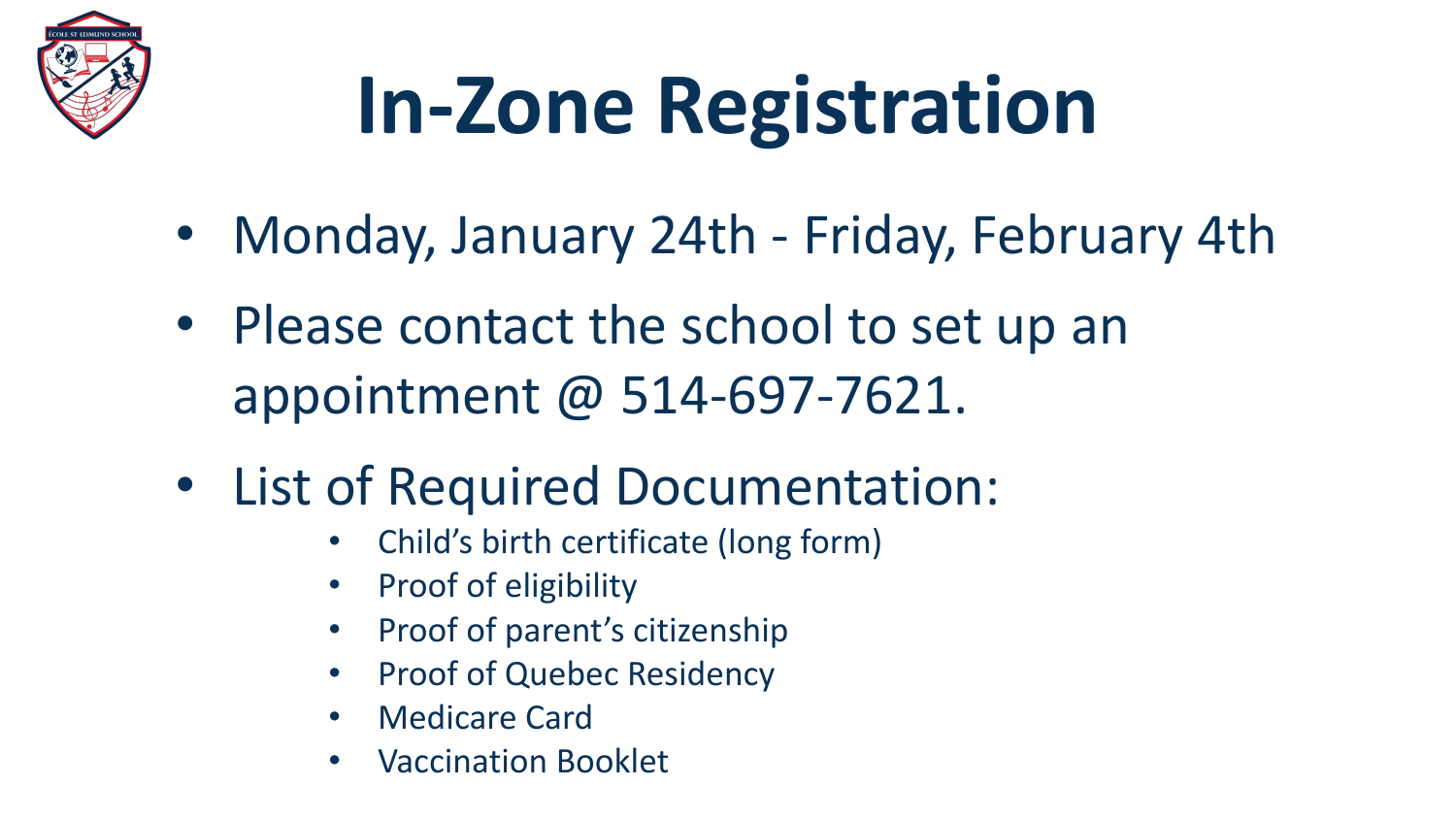

## **Out of Zone Registration**

- Monday, January 24th Friday, February 4th
- Must register at your home school.
- Request a transfer at home school to go to St. Edmund.
- Contact the home school regarding registration times and procedures.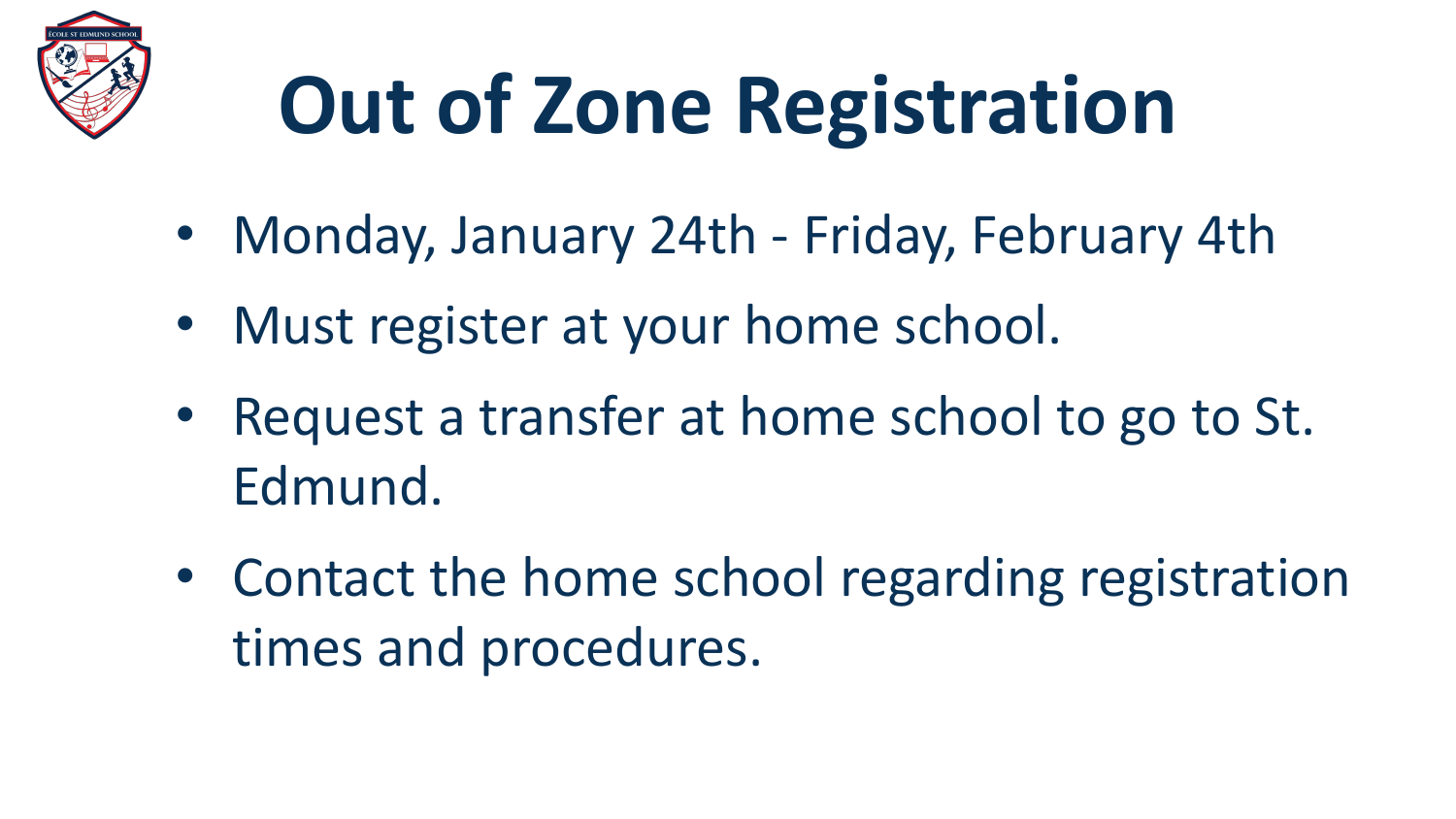

# **Questions?**

#### Please feel free to join the virtual session for a live chat or feel free to contact us at your convenience at 514-696-7621 or [mhunter@lbpsb.qc.ca](mailto:mhunter@lbpsb.qc.ca)